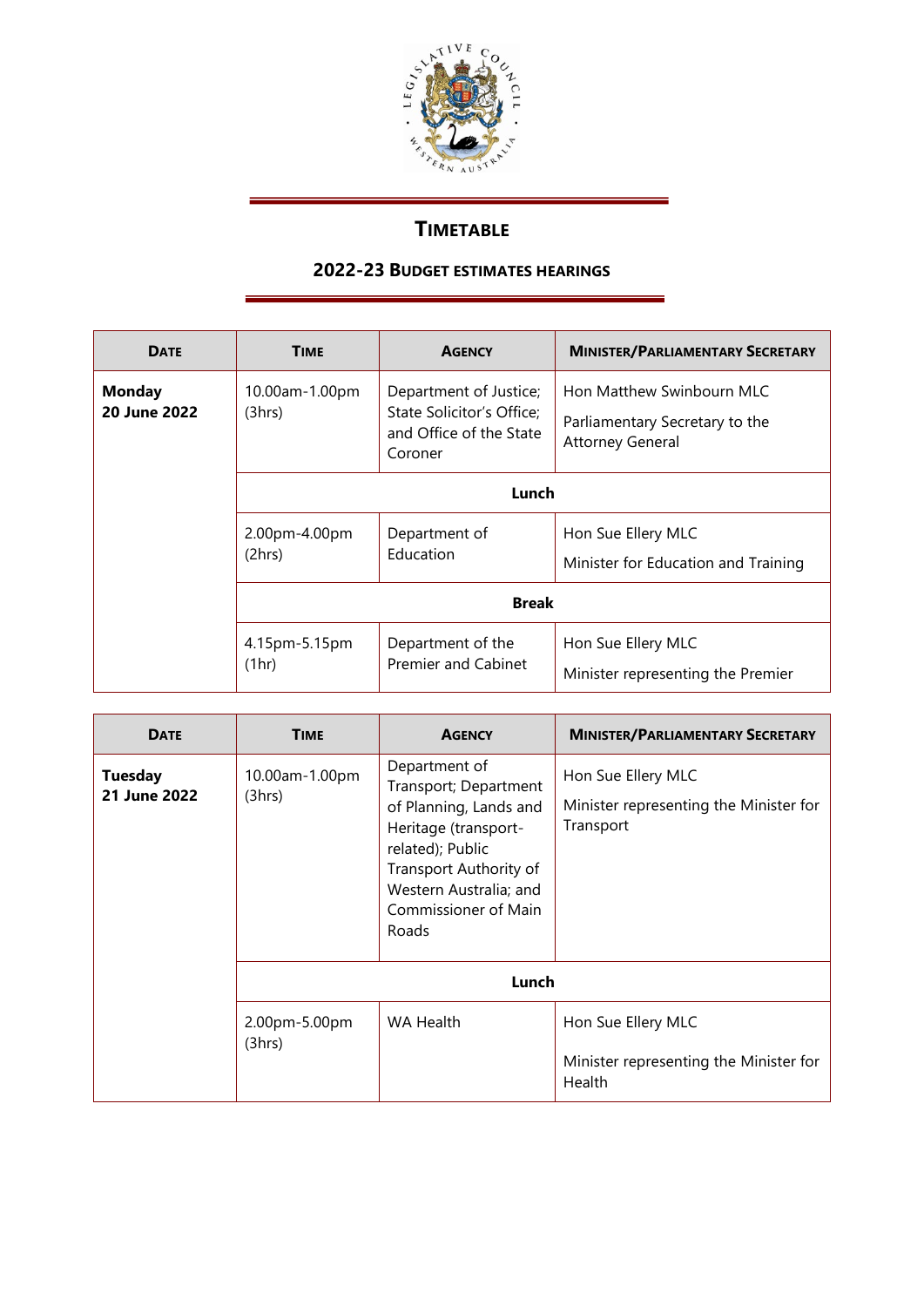| <b>DATE</b>                      | <b>TIME</b>               | <b>AGENCY</b>                                                     | <b>MINISTER/PARLIAMENTARY SECRETARY</b>                                         |  |
|----------------------------------|---------------------------|-------------------------------------------------------------------|---------------------------------------------------------------------------------|--|
| Wednesday<br><b>22 June 2022</b> | 9.45am-11.45am<br>(2hrs)  | Western Australia<br>Police Force                                 | Hon Stephen Dawson MLC<br>Minister representing the Minister for<br>Police      |  |
|                                  | <b>Break</b>              |                                                                   |                                                                                 |  |
|                                  | 12.00pm-1.00pm<br>(1hr)   | Department of Water<br>and Environmental<br>Regulation            | Hon Stephen Dawson MLC                                                          |  |
|                                  |                           |                                                                   | Minister representing the Minister for<br>Environment                           |  |
|                                  | Lunch                     |                                                                   |                                                                                 |  |
|                                  | 2.00pm-3.00pm<br>(1hr)    | Department of<br>Biodiversity,<br>Conservation and<br>Attractions | Hon Stephen Dawson MLC<br>Minister representing the Minister for<br>Environment |  |
|                                  | <b>Break</b>              |                                                                   |                                                                                 |  |
|                                  | 3.15pm-4.15pm<br>(1hr)    | Department of Fire<br>and Emergency<br><b>Services</b>            | Hon Stephen Dawson MLC<br>Minister for Emergency Services                       |  |
|                                  | <b>Break</b>              |                                                                   |                                                                                 |  |
|                                  | 4.30pm-6.00pm<br>(1.5hrs) | Department of<br>Treasury                                         | Hon Stephen Dawson MLC<br>Minister representing the Treasurer                   |  |